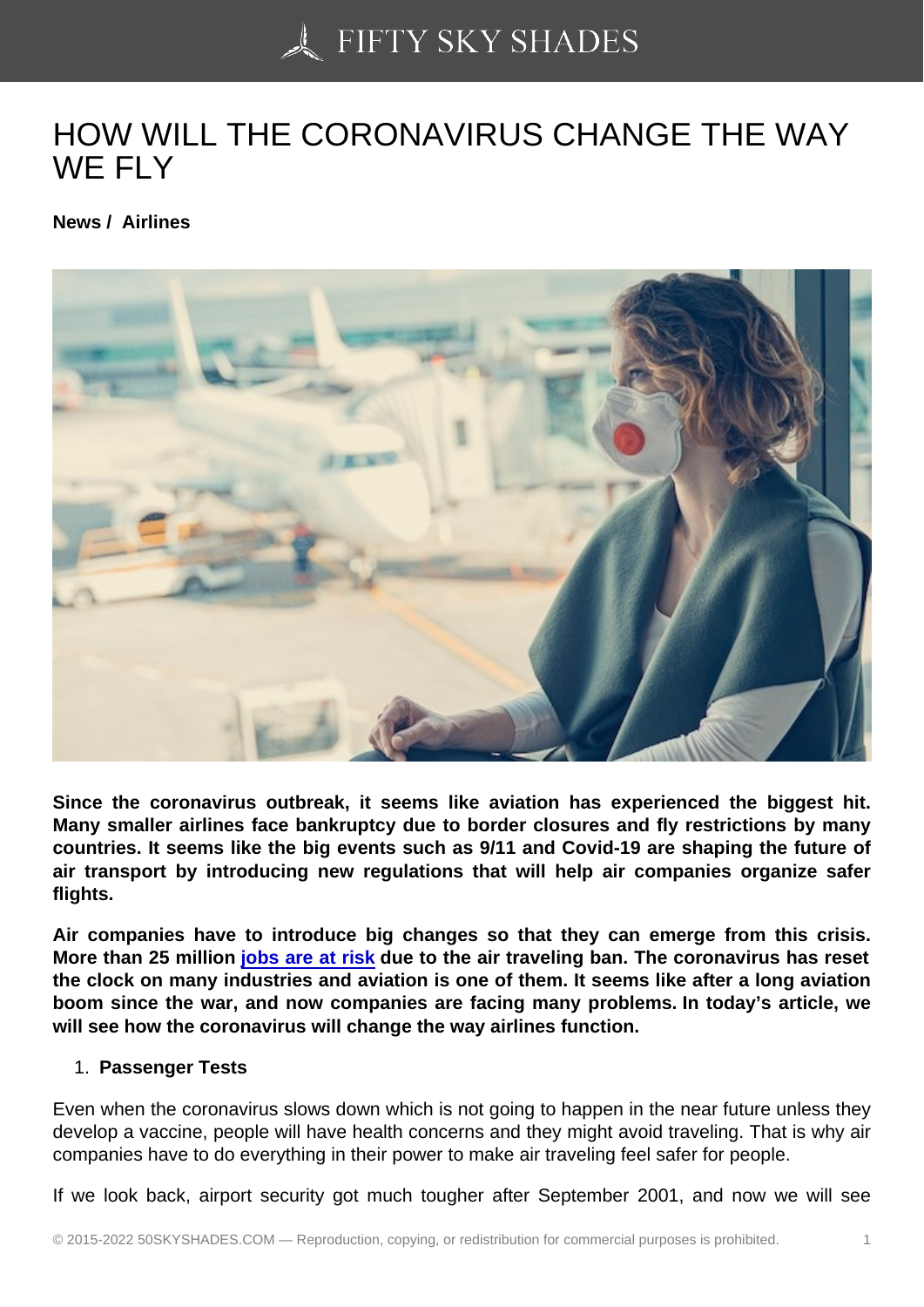even require health certificates in order to fly.

All these new procedures will make pre-flying operations more difficult and time-consuming, but it is a necessary change.

1. Class Difference

Since air carriers are trying to squeeze more money from each customer, they might focus on making class differences even more drastic. Since their fleets are grounded, most of the companies will work on upgrading their premium cabins. Additionally, they also might separate firstclass passengers from economy passengers even in things like baggage check-in, legroom, and meals.

On average, airlines made only \$3 profit from each customer. With this change, their plan is to maximize the profits, and some companies who already made this change are reporting higher profit margins reaching \$5 to \$17 per customer.

Low-budget airlines will try to m[aximize th](https://www.iata.org/en/iata-repository/publications/economic-reports/airline-industry-economic-performance---december-2019---report/)eir seat capacity to below break-even levels. The airline industry has lost billions of dollars in the past couple of months which is a big hit. That's why many companies have focused on maximizing profits and changing a few things on their carriers since they were grounded.

1. Hygiene Routines

Air carriers will have to introduce new regulations to make air travel safe. Operations like pre and post-flight dezincification of cabins, more thorough cleaning and baggage check-in will have change.

All of the new procedures will put even more pressure on employees working for air companies and most of them will not receive a pay raise since companies have lost a huge amount of profits.

Additionally, small distance flights that happened in one day will have a delay since they have to do dezincification on the entire jet.

1. Bouncing Back

Since we deal with very unpredictable times, it is hard to know what's going to happen in the future of the airline industry. Some experts even suggested that there will be a second more serious wave of the coronavirus in fall which means there will be another hit for the airline industry.

Additionally, travelers have health concerns which means that they will avoid traveling unless absolutely necessary. Air companies will have to cut down prices to attract visitors which will be very hard since they've all experienced huge losses.

Even though the coronavirus is still violently spreading across the world, hygiene concerns from people are slowly fading away. Some countries even lifted their fly ban so people can travel without any restrictions.

Since they will be lower demand for flights, carriers will focus on more manageable smaller jets like Airbus SE's A330 over the bigger A380. They will also focus more on smaller distance flights in order to build up the number of people traveling.